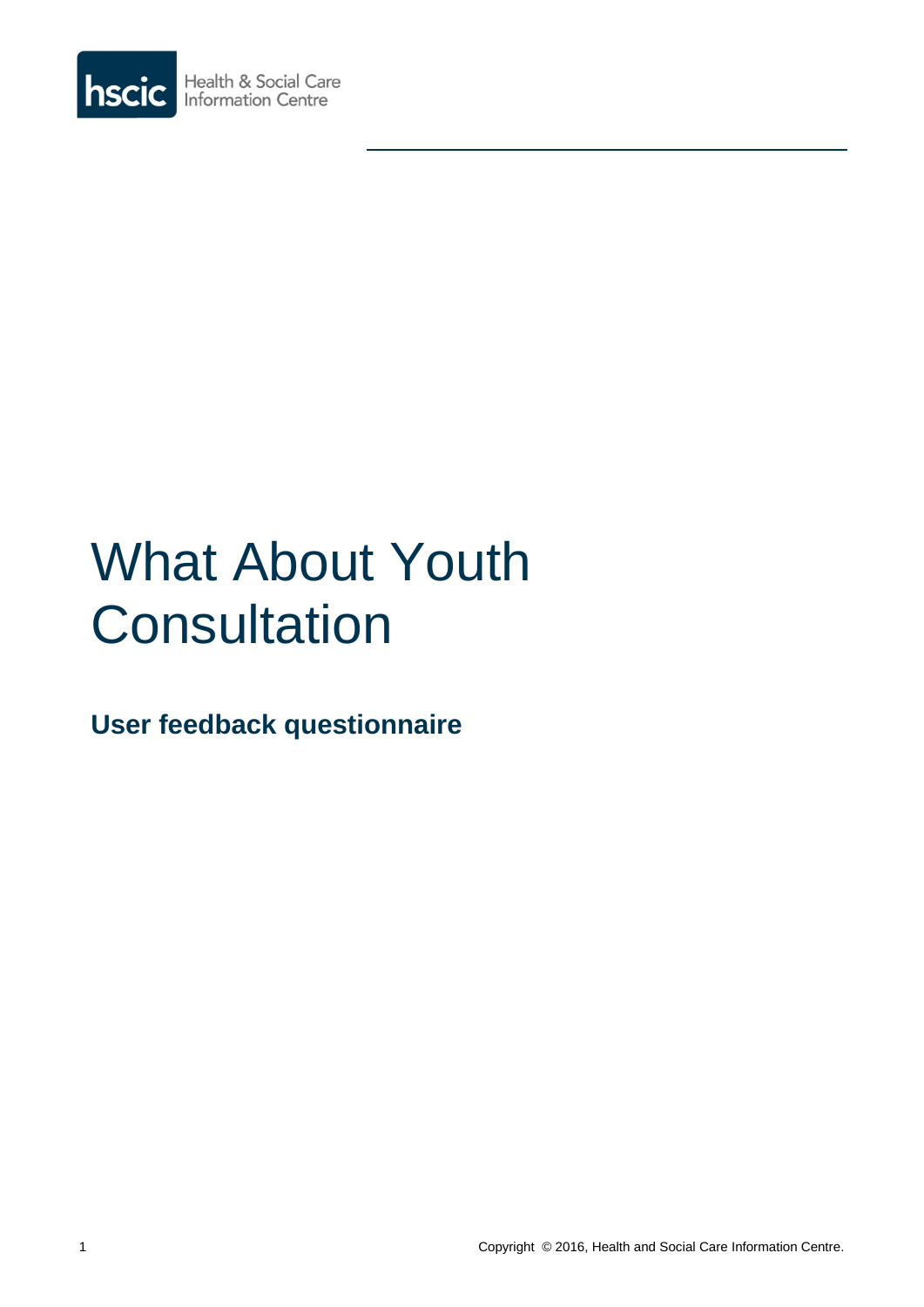## **Personal Details**

Please complete the following details:

1. Full name: **Amanda Sandford** 

2. Type of respondent or organisation: *please click the appropriate box*

| Academic                               |                   |
|----------------------------------------|-------------------|
| Charity or voluntary organisation      | ⊠                 |
| Media                                  |                   |
| Member of the public                   |                   |
| Private sector                         |                   |
| Public sector - Department of Health   | $\vert \ \ \vert$ |
| Public sector - Public Health England  | $\vert \ \ \vert$ |
| Public sector - NHS England            |                   |
| Public sector - Other NHS organisation | $\Box$            |
| <b>Public sector - Local Authority</b> |                   |
| Public sector - other                  |                   |
| Other                                  |                   |

*If other please specify and explain in the organisation name section below:*

3. Organisation Name: Action on Smoking and Health (ASH)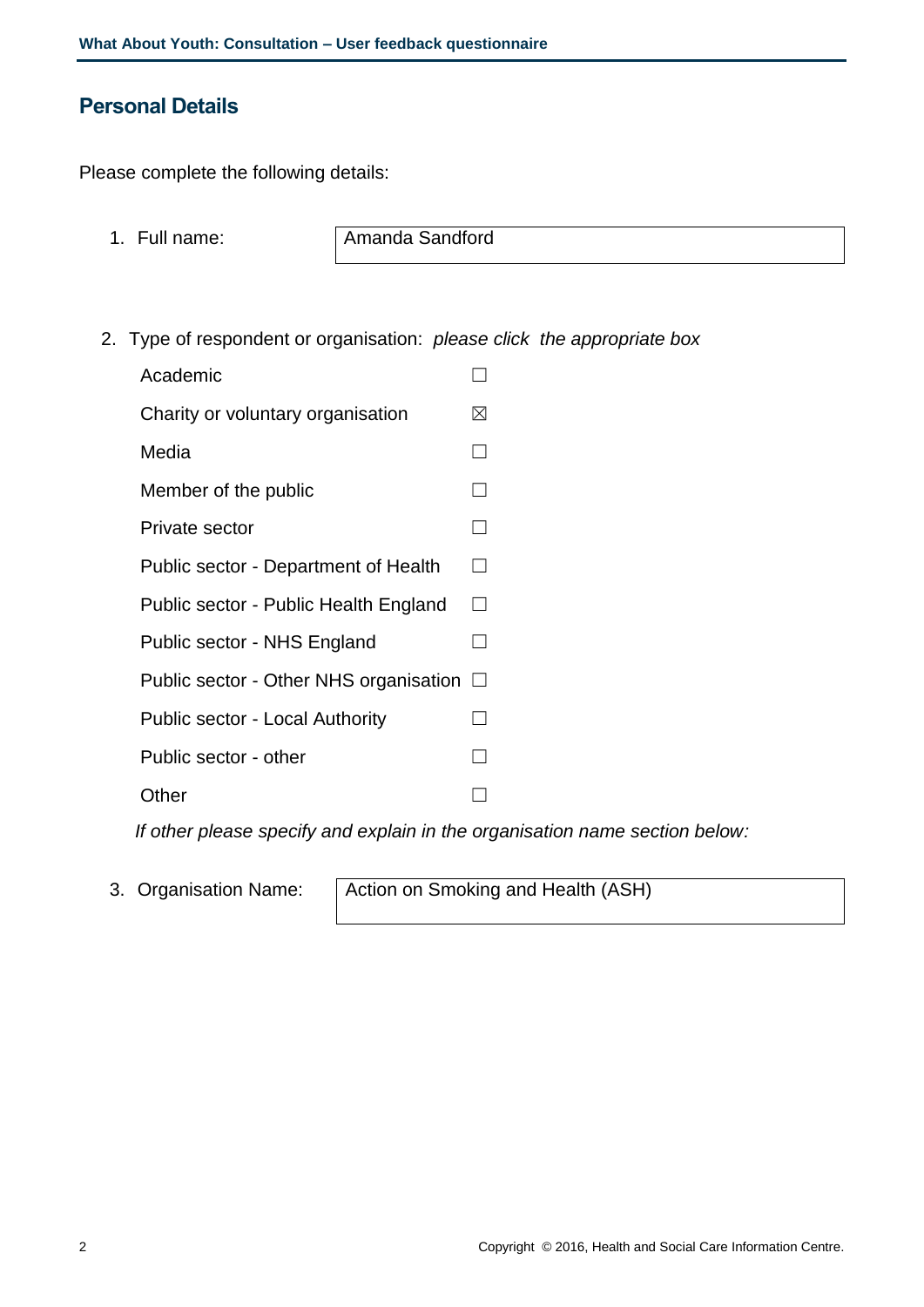## **Your use of WAY information**

4. Had you heard of the WAY survey before this consultation?

| Yes | $\boxtimes$ |
|-----|-------------|
| No  |             |

5. Have you used or do you think you will use any of the survey data or findings?

| Yes | M            |
|-----|--------------|
| No  | $\mathsf{I}$ |

#### **If no**

#### **Please say why you think you won't use any of the survey data or findings?** *Then skip to question 23*

Click here to enter text.

- 6. What information from the WAY survey have you used/do you think you will use? Tick all boxes that apply
	- Information on smoking  $\boxtimes$ Information on drinking  $□$ Information on drug use  $□$ Eating habits and views  $\Box$ How free time is spent  $\Box$ Physical activity **□** Wellbeing  $\Box$ Bullying □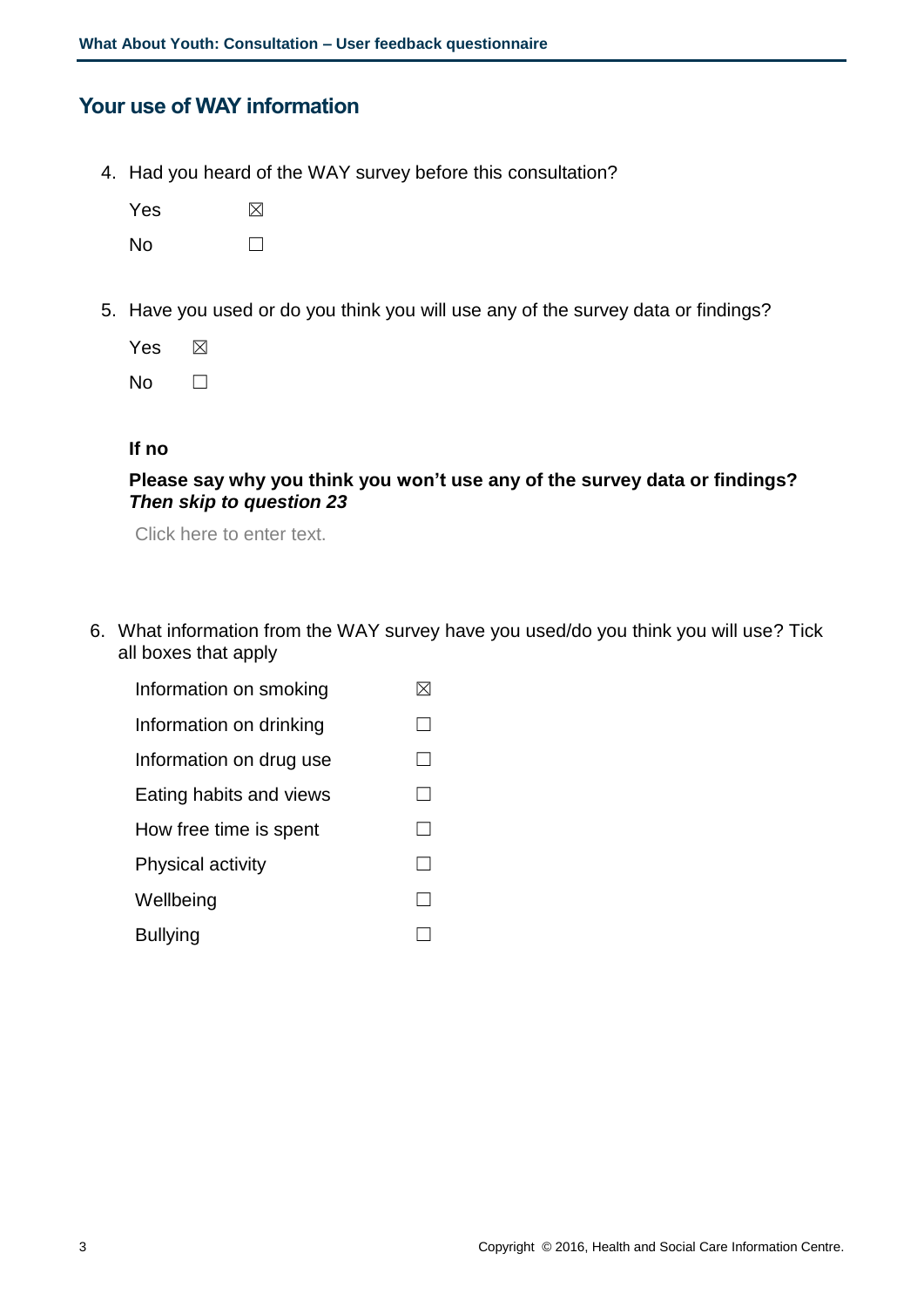7. For what purpose(s) have you used or do you intend to use the WAY report/data etc? Tick all that apply

| Informing policy making                                          | ⊠           |
|------------------------------------------------------------------|-------------|
| Policy monitoring and evaluation                                 | ⊠           |
| To measure the Public Health Outcomes Framework desired outcomes |             |
| Comparing local indicators with national figures                 |             |
| <b>Planning services</b>                                         |             |
| To examine trends and behaviours                                 | $\boxtimes$ |
| <b>Personal interest</b>                                         |             |
| Research and analysis – academic                                 | $\boxtimes$ |
| Research and analysis – other                                    |             |
| Training / Education                                             |             |
| Other(s) (please specify)                                        |             |
|                                                                  |             |

8. It is very important for the HSCIC to understand the benefits of the WAY survey to users. Please use the space below to provide us with more detailed information about how you have or will use the data/findings from the WAY survey.

To monitor use of e-cigarettes among young people and compare the data with other surveys such as those commissioned by ASH.

- 9. The WAY report and tables provide information and data at a **Local Authority** level. How useful are these data to you?
	- Essential □ Very useful  $\Box$ Useful  $\boxtimes$ Little Use  $\Box$ No use  $\Box$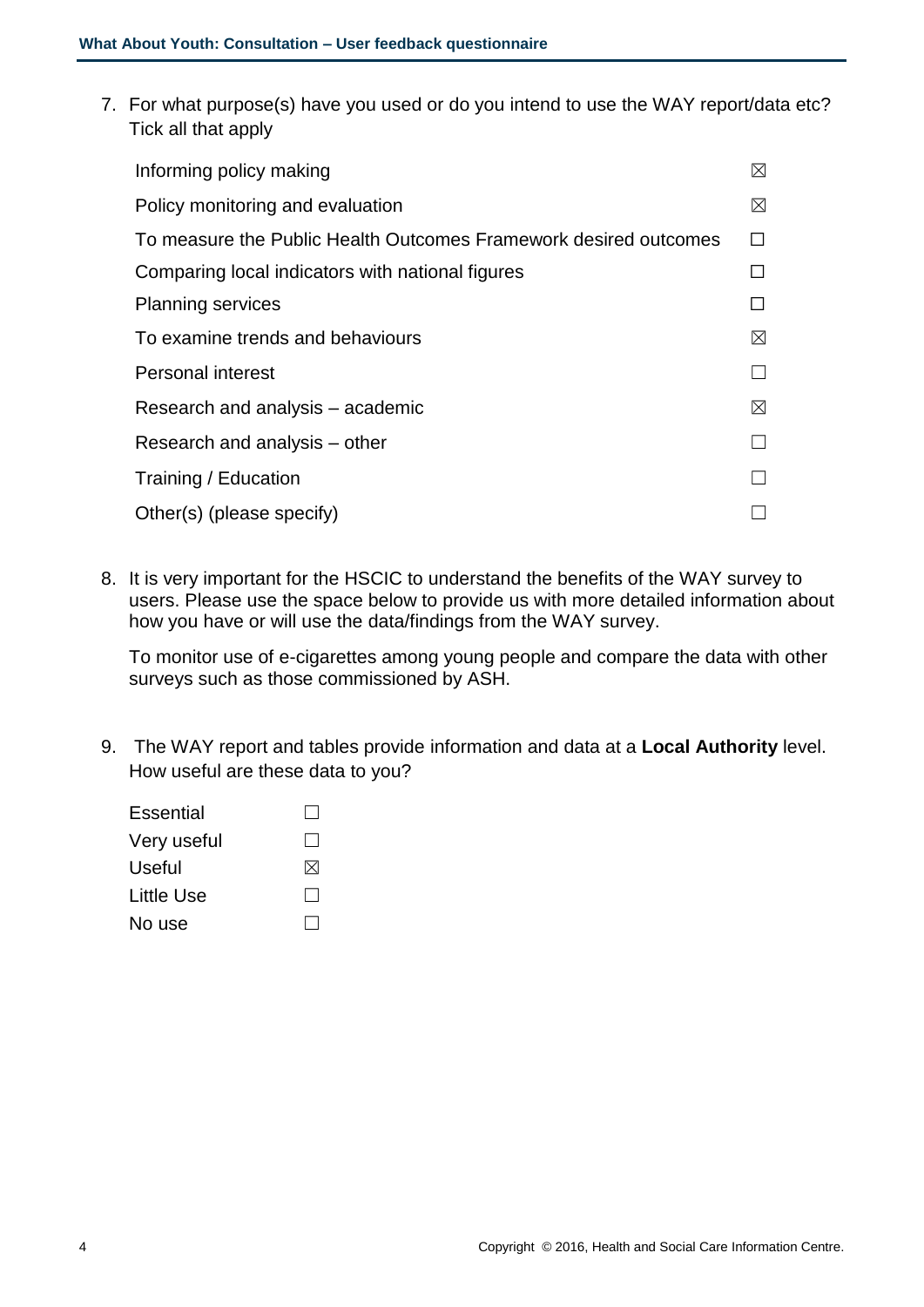10.The WAY report and tables provide information and data at a **Regional** level. How useful are these data to you?

| Essential   |              |
|-------------|--------------|
| Very useful | $\mathsf{I}$ |
| Useful      | M            |
| Little Use  |              |
| No use      |              |

11.The WAY report and tables provide information and data at a **National** level. How useful are these data to you?

| Essential   |              |
|-------------|--------------|
| Very useful | M            |
| Useful      | $\mathbf{1}$ |
| Little Use  |              |
| No use      |              |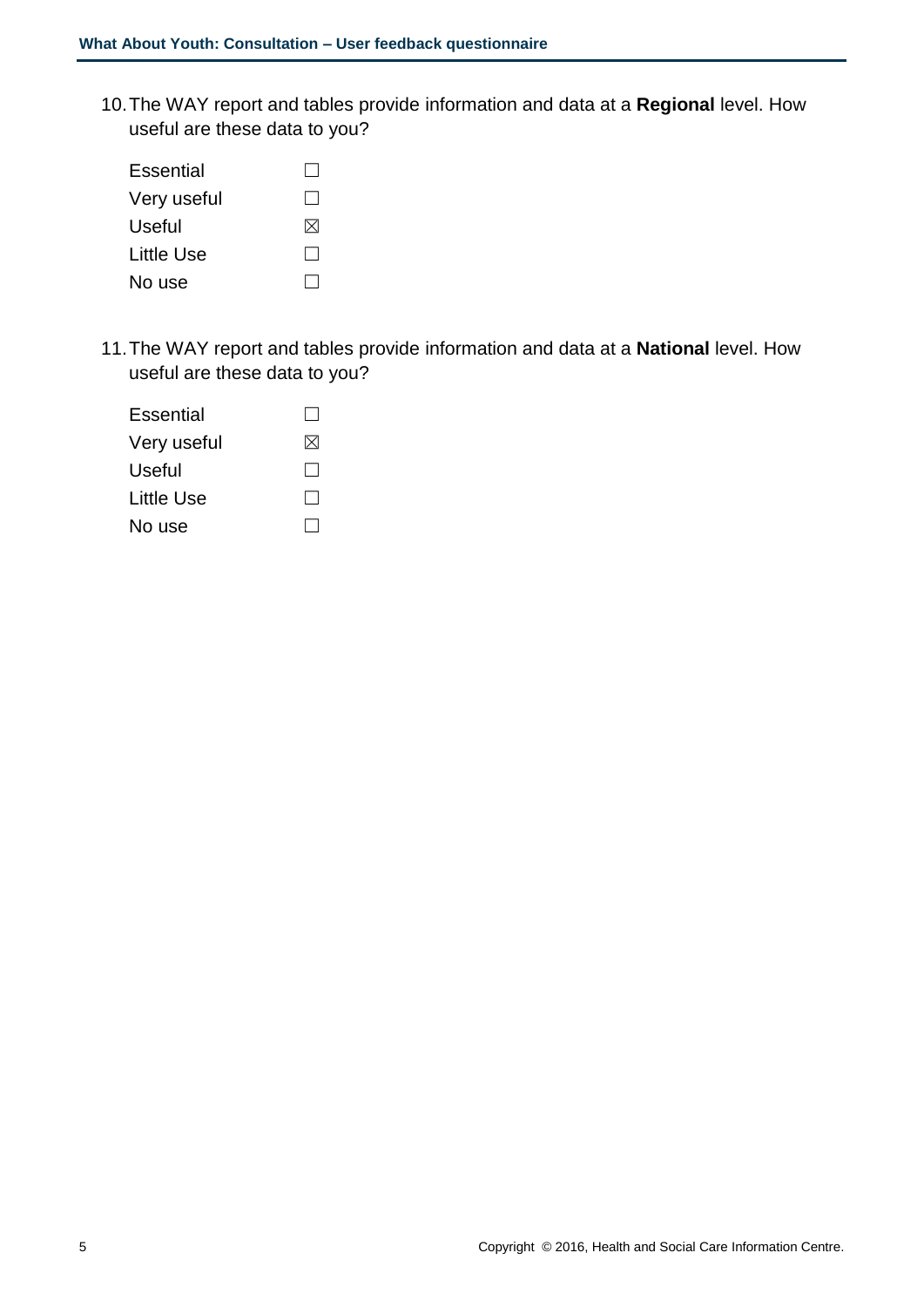# **Survey Content**

12.The WAY survey covers different topic areas as shown in the grid below. Please indicate how important you think each topic area is:

| <b>Topic within</b><br>the<br>questionnaire | <b>Very</b><br>important | <b>Fairly</b><br>important | <b>Not</b><br>particularly<br>important | <b>Not</b><br>important | Don't<br><b>Know</b> |
|---------------------------------------------|--------------------------|----------------------------|-----------------------------------------|-------------------------|----------------------|
| <b>Bullying</b>                             |                          |                            |                                         |                         | $\boxtimes$          |
| Eating habits<br>and views                  |                          | $\boxtimes$                |                                         |                         |                      |
| Drinking alcohol                            | ┓                        | $\boxtimes$                |                                         |                         |                      |
| Drug Use                                    |                          | $\boxtimes$                |                                         |                         |                      |
| Free Time &<br>how it is spent              |                          |                            |                                         | $\boxtimes$             |                      |
| Physical activity                           |                          | $\boxtimes$                |                                         |                         |                      |
| Smoking<br>(including e-<br>cigarettes)     | $\boxtimes$              |                            |                                         |                         |                      |
| Wellbeing                                   |                          | ⊠                          |                                         |                         |                      |

13.Are there any other questions or topic areas that you think should be covered by the survey if there is another one in the future?

| Yes, please specify | ⊔ |
|---------------------|---|
| <b>No</b>           | ⊠ |

Click here to enter text.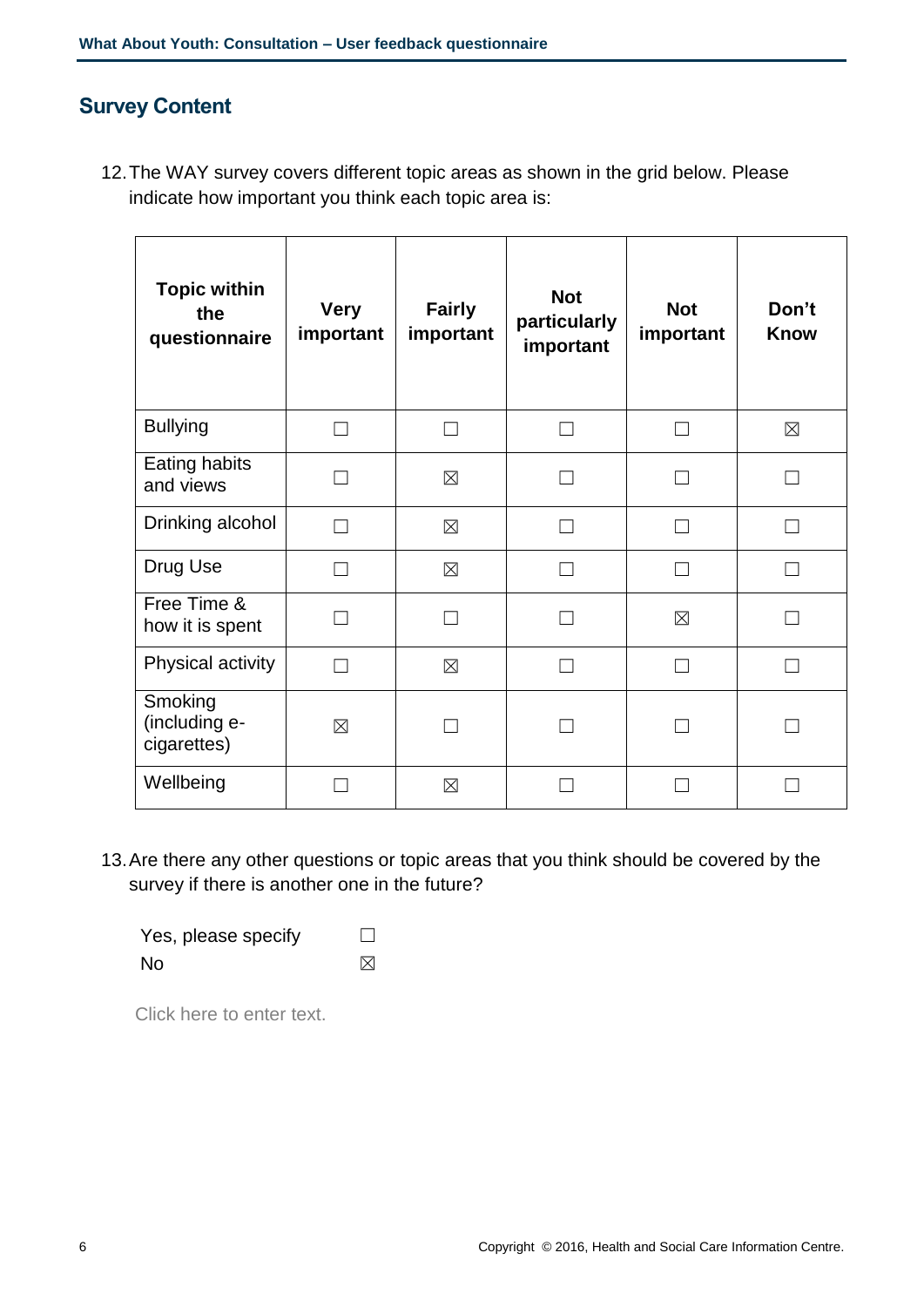# **Reporting and Analysis**

14.Not all the information collected in the questionnaire could be reported on in the main PDF report but more data are made available in the UK Data Service catalogue for users to undertake their own analyses. NB: The survey data are expected to become available from early March.

Do you intend to use the WAY survey data when it becomes available in the UK Data Service catalogue?

| Yes        |              |
|------------|--------------|
| N٥         | $\mathbf{I}$ |
| Don't Know |              |

- 15.Is there any other information or analyses that aren't currently included in the main WAY PDF report that you think should be included?
	- $No$   $\boxtimes$

 $Yes \Box$ 

If Yes, please say what other information/analyses you think should be included and why?

Click here to enter text.

16.Please rate how useful you think each of the survey products below are or will be to you:

|                                                                                                         | <b>Very</b><br><b>Useful</b> | <b>Fairly</b><br>useful | <b>Not</b><br>particularly<br>useful | Not at all<br>useful | Not used /<br>will not<br>used |
|---------------------------------------------------------------------------------------------------------|------------------------------|-------------------------|--------------------------------------|----------------------|--------------------------------|
| <b>WAY Survey</b><br><b>PDF Report</b>                                                                  | $\boxtimes$                  |                         |                                      |                      |                                |
| Smoking<br>prevalence<br>results for the<br><b>Public Health</b><br><b>Outcomes</b><br><b>Framework</b> | $\boxtimes$                  |                         |                                      |                      |                                |
| <b>Excel tables</b>                                                                                     | $\boxtimes$                  |                         |                                      |                      |                                |
| The survey<br>dataset in the UK<br>Data Service<br>catalogue                                            |                              | $\boxtimes$             |                                      |                      |                                |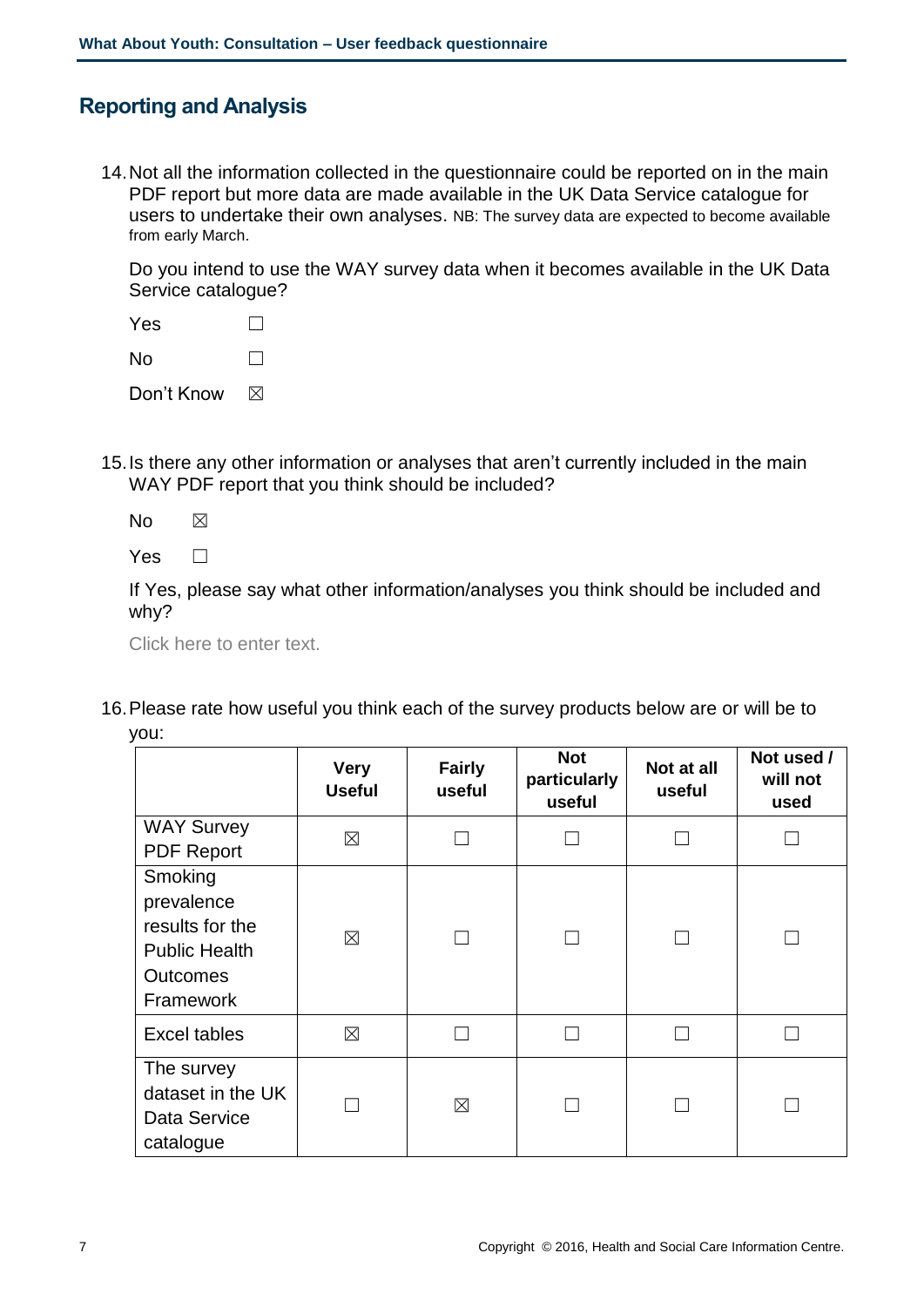17.Do you think the survey products could be improved in any way?

| <b>Yes</b> |              |
|------------|--------------|
| No.        | $\mathbf{1}$ |
| Don't Know | ⊠            |

#### If Yes, please say how:

Click here to enter text.

18.Below is a list of other potential ways of disseminating the results of the survey. Please specify your 1<sup>st</sup> and 2<sup>nd</sup> preference.

|                                   | 1st        | 2 <sub>nd</sub> |
|-----------------------------------|------------|-----------------|
|                                   | Preference | Preference      |
| Presentations at seminars         |            |                 |
| Webinars                          |            |                 |
| Infographics                      |            |                 |
| Videos                            |            |                 |
| Interactive online analysis tools |            |                 |
| Interactive quizzes using the     |            |                 |
| survey findings                   |            |                 |
| Lesson packs for use in schools   |            |                 |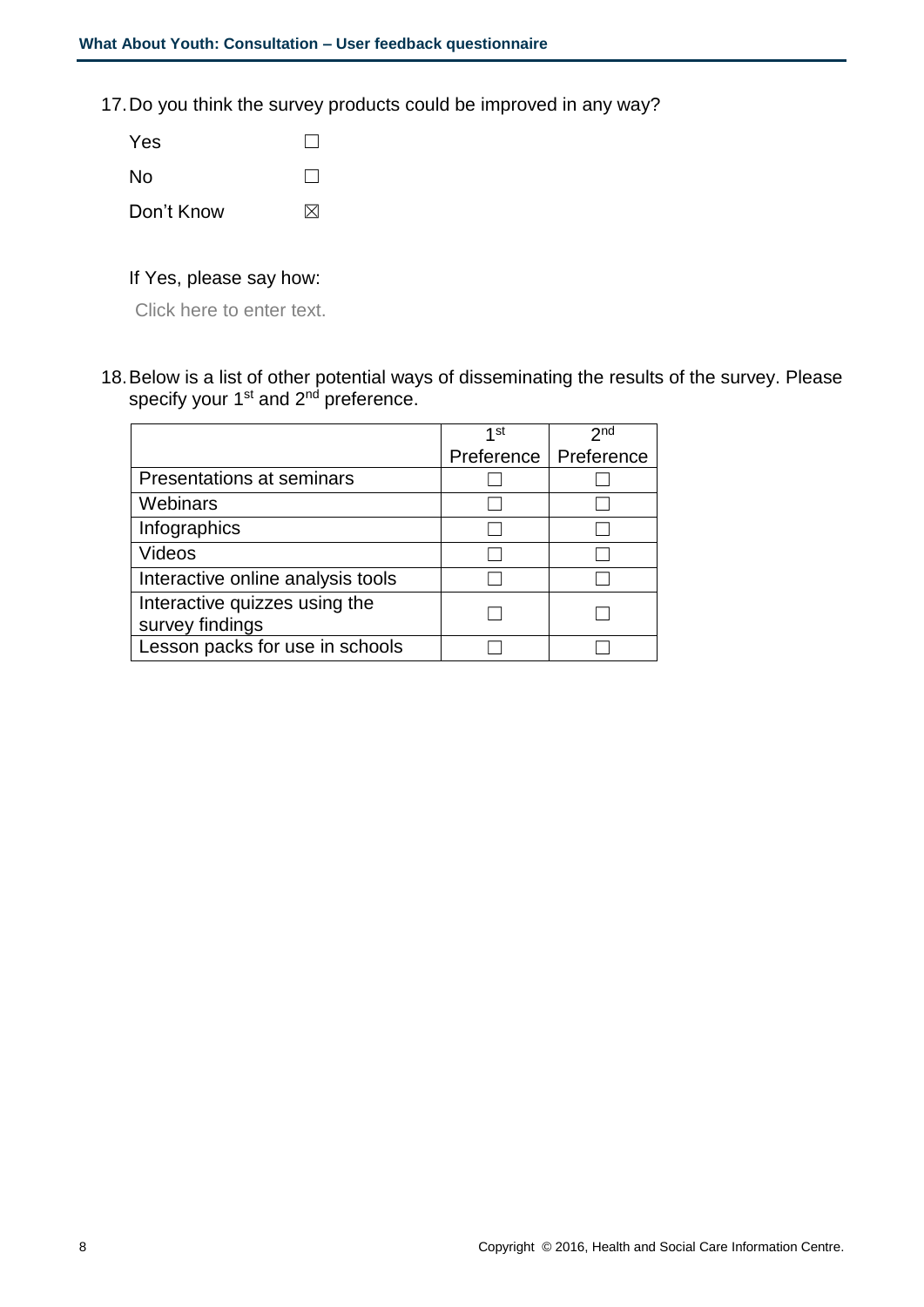## **Future Surveys**

19. If another WAY survey was run in the future how useful would you find this?

| Very useful | M            |
|-------------|--------------|
| Useful      | $\mathbf{I}$ |
| Little use  | $\mathsf{L}$ |
| No use      |              |

20.How often do you think the WAY survey should be run?

| Every year                        |  |
|-----------------------------------|--|
| Every two years                   |  |
| Every three years                 |  |
| Every four years                  |  |
| Every five years                  |  |
| Every ten years                   |  |
| No requirement for another survey |  |
| Other (please specify)            |  |
| Click here to enter text.         |  |

21.Please use the space below if you would like to provide more information about your response to question 20 (above).

An annual survey would be useful but if resources are limited, the frequency of the survey should be dependent upon the future of other surveys, in particular the Smoking Drinking & Drug Use survey which is currently suspended. Whilst the WAY survey could be useful for the monitoring of smoking and use of e-cigarettes among 15 year olds as well as other lifestyle behaviour, it is not a satisfactory substitute for the SDDU survey since the latter covers smoking drinking & drug use for children aged 11- 15. In particular the SSDU enables the monitoring of the age at which children are taking up smoking which is beyond the scope of the WAY survey. Ideally it would be useful to have both surveys annually but if this is not possible ASH would prefer to see the continuation of the SSDU survey on an annual basis and the WAY survey less frequently.

22.If the WAY was not run again, would this have an impact on your work?

| Yes | $\boxtimes$ |
|-----|-------------|
| No  | $\Box$      |

If Yes, please describe what the impact would be?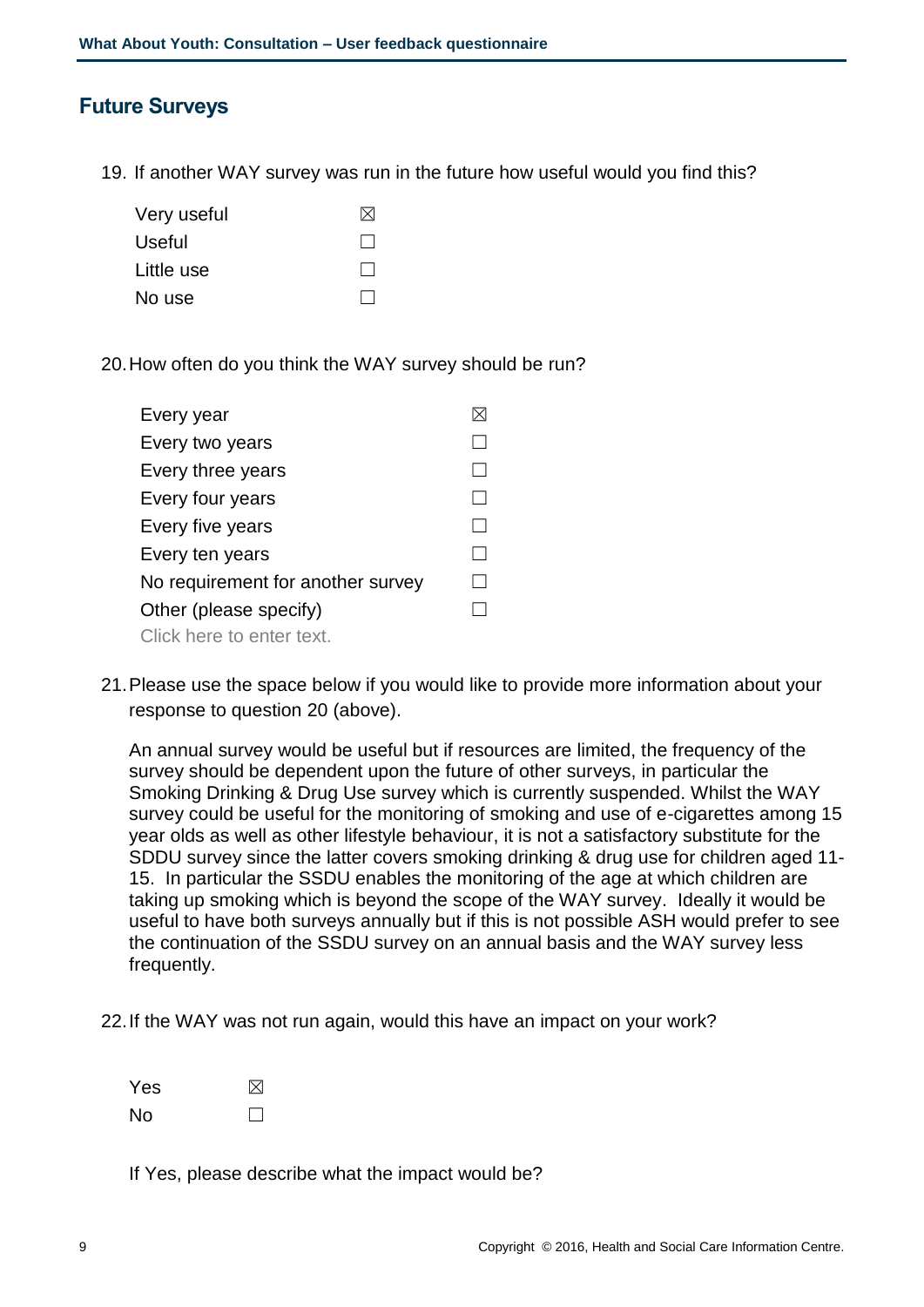Potentially it might do. The survey is important because the sample size increases the reliability of the data and is therefore useful for monitoring changes in behaviour at local level. HSCIC surveys are essential for the monitoring of lifestyle behaviour and for the development of policy. As noted in response to Q. 21 ASH is concerned about the current suspension of the SSDU survey and believes strongly that it should continue. However, the WAY survey should also provide useful information on smoking and e-cigarette use in the future and will help in the monitoring of youth behaviour and policy development.

23.If you have other comments or feedback about the WAY survey or if you would like to expand on any of the answers you have provided please use the space below.

Click here to enter text.